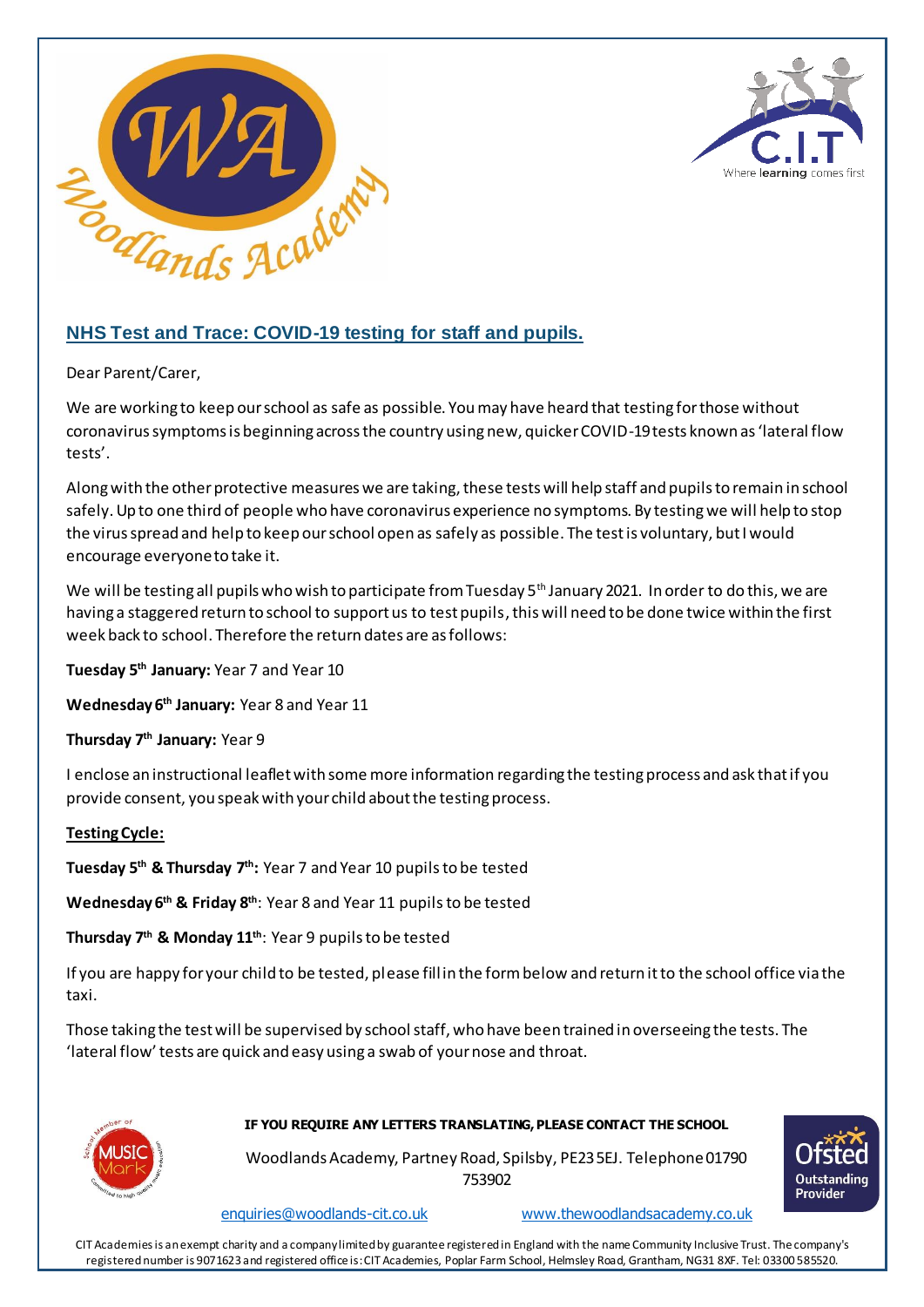Results (which take around half an hour from testing) will be shared directly with staff and pupils participating. Where participants are under 16, parents or legal guardians will also be informed if a positive result is gained.

In validation studies conducted by Oxford University and Public Health England, they were shown to be as accurate in identifying a case as a PCR test (99.68% specificity). The tests have lower sensitivity but they are better at picking up cases when a person has higher viral load, hence the need to test frequently.

Testing will be offered free of charge.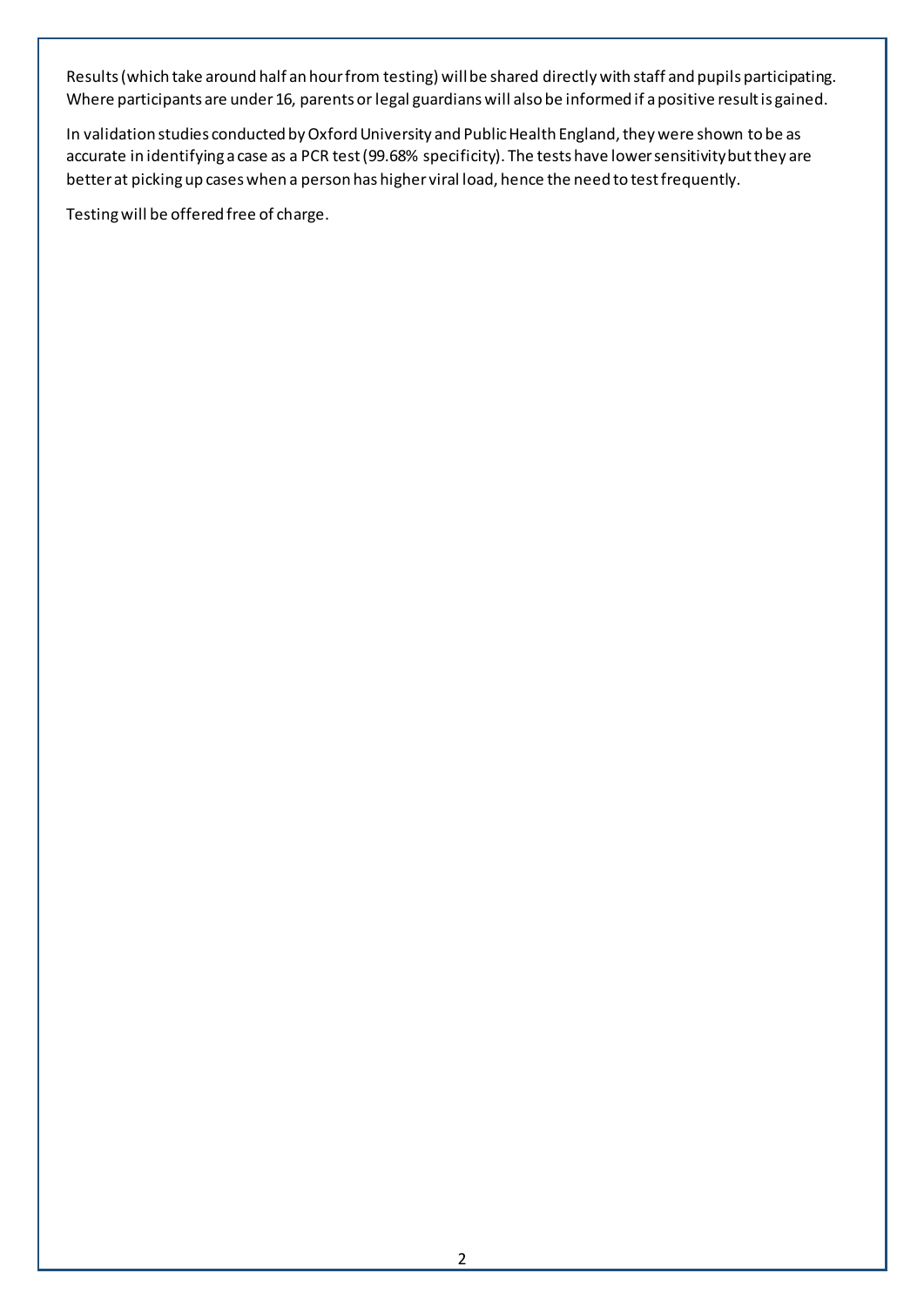## **CONSENT FORM**

#### **Introduction**

This consent form is for participation in tests designed to detect asymptomatic coronavirus cases. Anyone experiencing symptoms should follo[w government guidelines to self-isolate](https://www.gov.uk/government/publications/covid-19-stay-at-home-guidance/stay-at-home-guidance-for-households-with-possible-coronavirus-covid-19-infection), even if they have had a recent negative lateral flow test.

Consent relates to the following groups of students/pupils and staff as follows:

- **• For pupils and students younger than 16 years -** this form must be completed by the parent or legal guardian. Please complete one consent form for each child you wish to participate in testing.
- **Pupils and students over 16 who are able to provide informed consent -** can complete this form themselves, having discussed participation with their parent / guardian if under 18.
- **For any pupil or student who does not have the capacity to provide informed consent -**this form must be completed by the parent or legal guardian. Please complete one consent form for each child you wish to participate in testing.
- **• Staff** will complete this form themselves.

#### **Terms of consent**

1. I have had the opportunity to consider the information provided by the school/college about the testing, ask questions and have had these answered satisfactorily, based on the information presented in the letter dated [04/01/2021] and the attached Privacy Notice.

2. In the case of under 16s, I have discussed the testing with my child and my child is happy to participate. If on the day of testing they do not wish to take part, then they will not be made to do so and consent can be withdrawn at any time ahead of the test.

3. I consent to having / my child having a nose and throat swab for lateral flow tests. I / my child will self-swab if I  $/my$  child is able to otherwise I understand that assistance is available. In the case of under 16s or pupils who are not able to provide informed consent, I have discussed the testing with my child and they are happy to participate and self-swab (with assistance if required).

4. I understand that there may be multiple tests required and this consent covers all tests for the below named person. If, on the day of testing I/ they do not wish to take part, then I understand I/ they will not be made to do so and that consent can be withdrawn at any time ahead of the test.

5. I consent that my / my child's sample(s) will be tested for the presence of COVID-19.

6. I understand that if  $\frac{my}{my}$  child's result(s) are negative on the lateral flow test I will not be contacted by the school/college except where I am / they are a close contact of a confirmed positive.

7. If the lateral flow test indicates the presence of COVID-19, I consent to having/my child having a nose and throat swab for confirmatory PCR testing. I/they will follow the instructions on the PCR Kit to return the test the same day to an NHS Test & Trace laboratory.

8. If the lateral flow test indicates the presence of COVID-19, I commit to ensuring that I / my child is removed from school premises as promptly as possible, bearing in mind I/theymay have some anxiety following a positive test result.

9. I consent that I / they will need to self-isolate following a positive lateral flow test result, until the results of the confirmatory PCR have been received.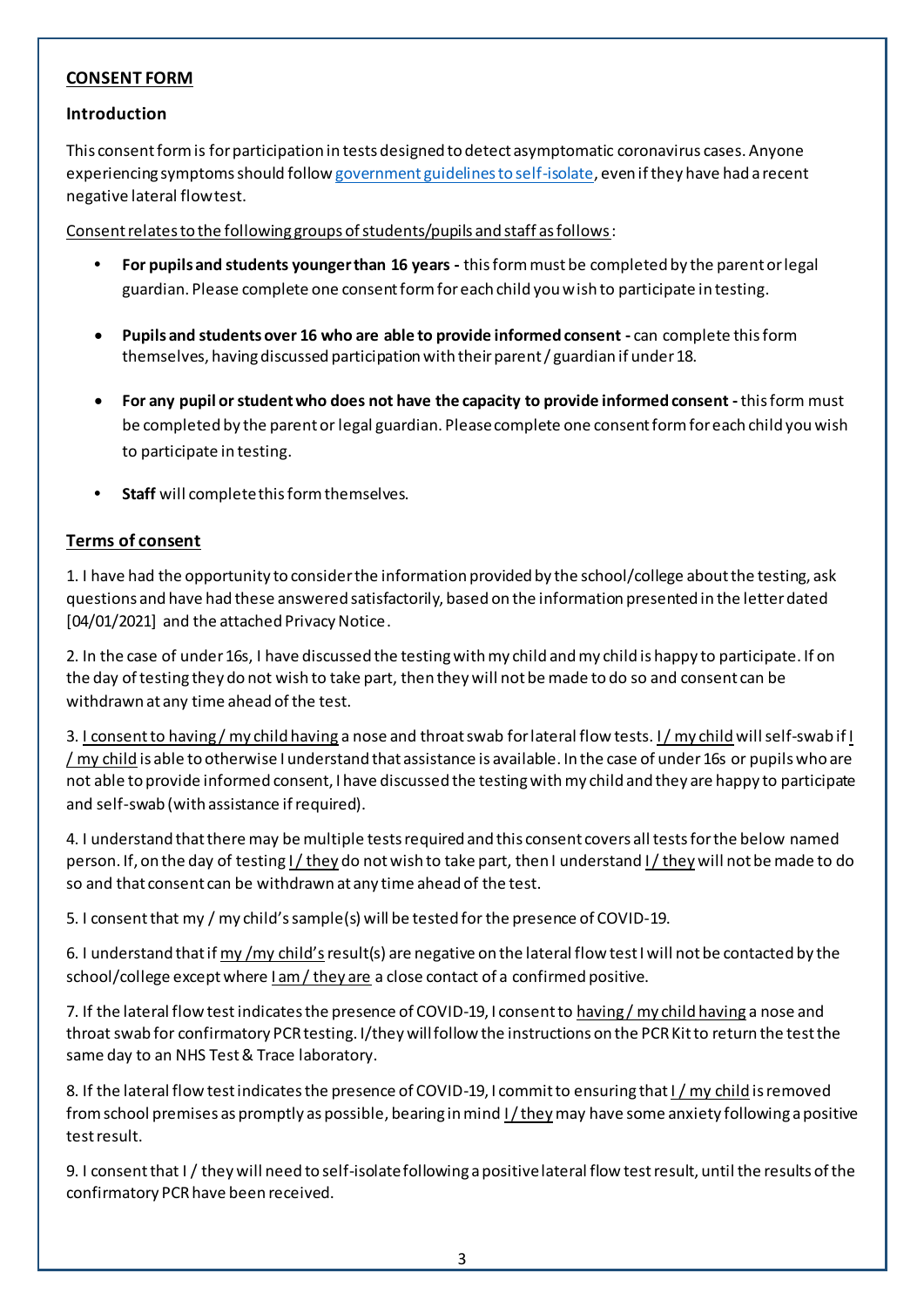10. I agree that if my / my child's test results are confirmed to be positive from this PCR test, I will report this to the school / college and I understand that I/ my child will be required to self-isolate following public health advice.

11. I consent that if a close contact of my child tests positive but I / my child has tested negative, I / they will continue to attend school / college but will be tested every day at school / college for 7 days.

| <b>First Name</b>                                                                       |                                            |
|-----------------------------------------------------------------------------------------|--------------------------------------------|
|                                                                                         |                                            |
|                                                                                         |                                            |
| <b>Last Name</b>                                                                        |                                            |
|                                                                                         |                                            |
|                                                                                         |                                            |
| Year group (if applicable)                                                              |                                            |
|                                                                                         |                                            |
| Date of Birth                                                                           |                                            |
|                                                                                         |                                            |
| Gender - this information is needed for                                                 | Male/Female                                |
| Department for Health and Social Care                                                   |                                            |
| research purposes.                                                                      |                                            |
| Ethnicity - this information is needed for                                              | Asian or Asian British                     |
| Department for Health and Social Care                                                   | Black, African, Black British or Caribbean |
| research purposes.                                                                      | Mixed or multiple ethnic groups            |
|                                                                                         | White                                      |
|                                                                                         | Prefer not to say                          |
| <b>Currently showing any COVID-19</b>                                                   |                                            |
| symptoms?                                                                               |                                            |
| <b>Home Postcode</b>                                                                    |                                            |
|                                                                                         |                                            |
|                                                                                         |                                            |
| <b>Email Address</b> $-$ this is where test                                             |                                            |
| results will be sent                                                                    |                                            |
|                                                                                         |                                            |
| Mobile Number - this is where test                                                      |                                            |
| results will be sent. Please do not put a                                               |                                            |
| landline number - you can only receive                                                  |                                            |
| test results to a mobile number.                                                        |                                            |
| Name of parent/guardian giving                                                          |                                            |
| consent                                                                                 |                                            |
|                                                                                         |                                            |
|                                                                                         |                                            |
| Relationship to test subject                                                            |                                            |
|                                                                                         |                                            |
|                                                                                         |                                            |
|                                                                                         |                                            |
| <b>Signature</b> (typing out your name is<br>sufficient if you are filling in this form |                                            |
| digitally)                                                                              |                                            |
|                                                                                         |                                            |
|                                                                                         |                                            |
| Today's date                                                                            |                                            |
|                                                                                         |                                            |
|                                                                                         |                                            |
|                                                                                         |                                            |
| Details of any health or accessibility                                                  |                                            |
| issues which might affect a child's safe                                                |                                            |
| participation in the testing exercise.                                                  |                                            |
|                                                                                         |                                            |
|                                                                                         |                                            |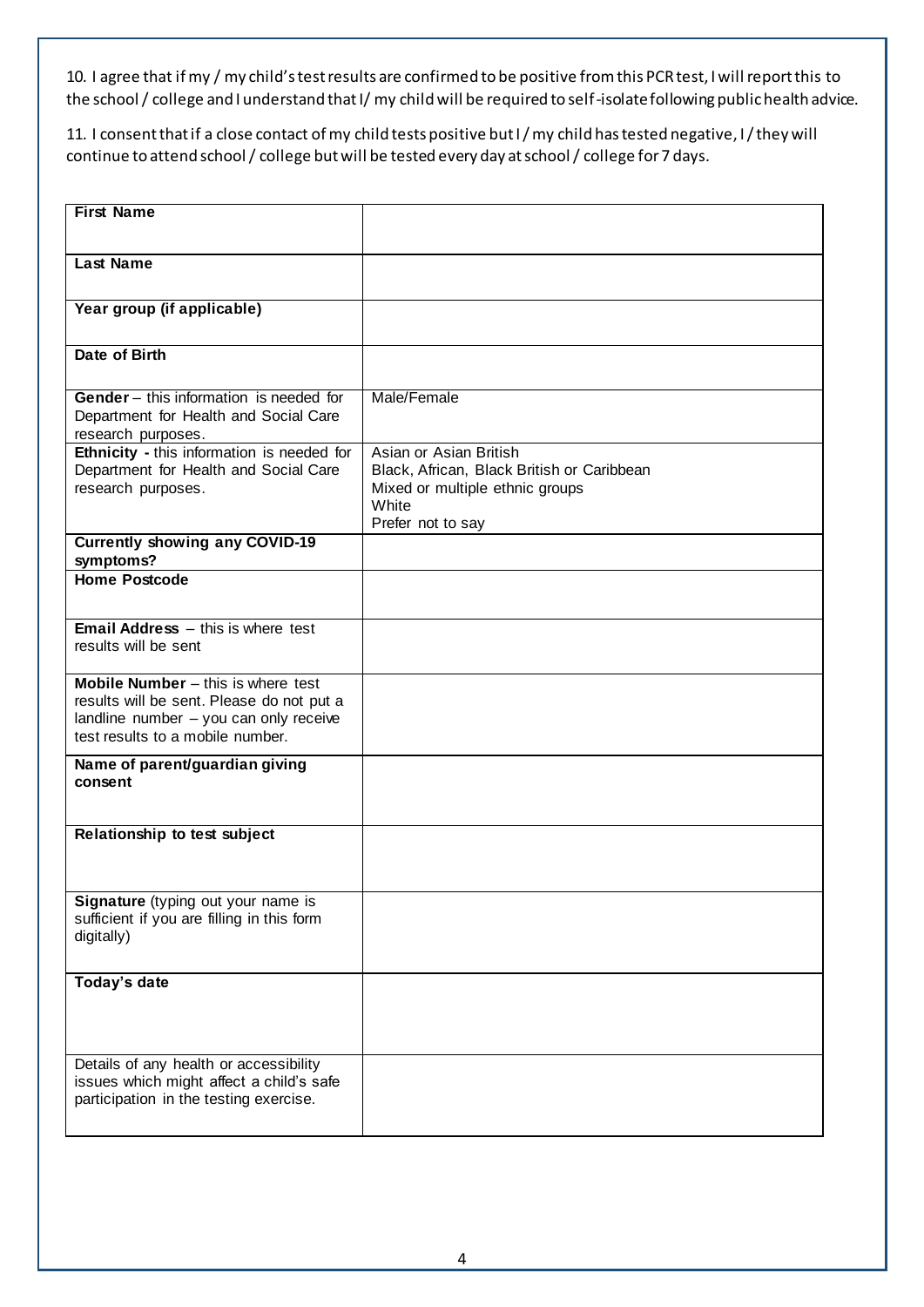# **What if a pupil tests positive?**

Participating staff and pupils who test positive will be informed about their results individually. Where participants are under 16, parents or legal guardians will also be notified. Guidance on safe travel and additional precautions will be provided along with test results.

Pupils will need to take a further 'PCR test' (similar to those done in local and regional testing sites) on the same day (or as soon as possible). School will be able to provide these PCR test kits to perform at home or you can go to www.gov.uk/get-coronavirus-test or call 119 to book a follow-up test. If ordering a PCR test yourselves, they should choose to visit a drive-through test site if possible, as it is faster than requesting a home test.

During this time while they wait for the PCR result (via text / email) they will need to self-isolate.

If the PCR test returns a positive result you will have to self-isolate and follow the guidance from NHS Test and Trace.

# **What happens if the test is negative?**

They will be able to stay in school and resume their activities as normal. A pupil will only be told if they test positive on a 'lateral flow' test, so if you do not hear you can assume it was negative. A small number of pupils may need to repeat the test if the first test was invalid or void for some reason.

## **What if a close contact at school/college tests positive?**

A close contact of someone in school who has tested positive for COVID-19 will be able to return to school if they agree to be tested once a day for 7 days and the test is negative. If they do not want to take the test, they will need to self-isolate as per the national guidelines. This does not apply to household members or close contacts outside of school who will still need to self-isolate. Further details will be provided at the time, but if you would prefer to self-isolate instead of doing daily testing, you can.

# **What if my child develops symptoms?**

This testing programme at school is for people with no symptoms. If your child develops symptoms at any time (such as a high temperature; a new, continuous cough; or a loss or change to their sense of smell or taste) they